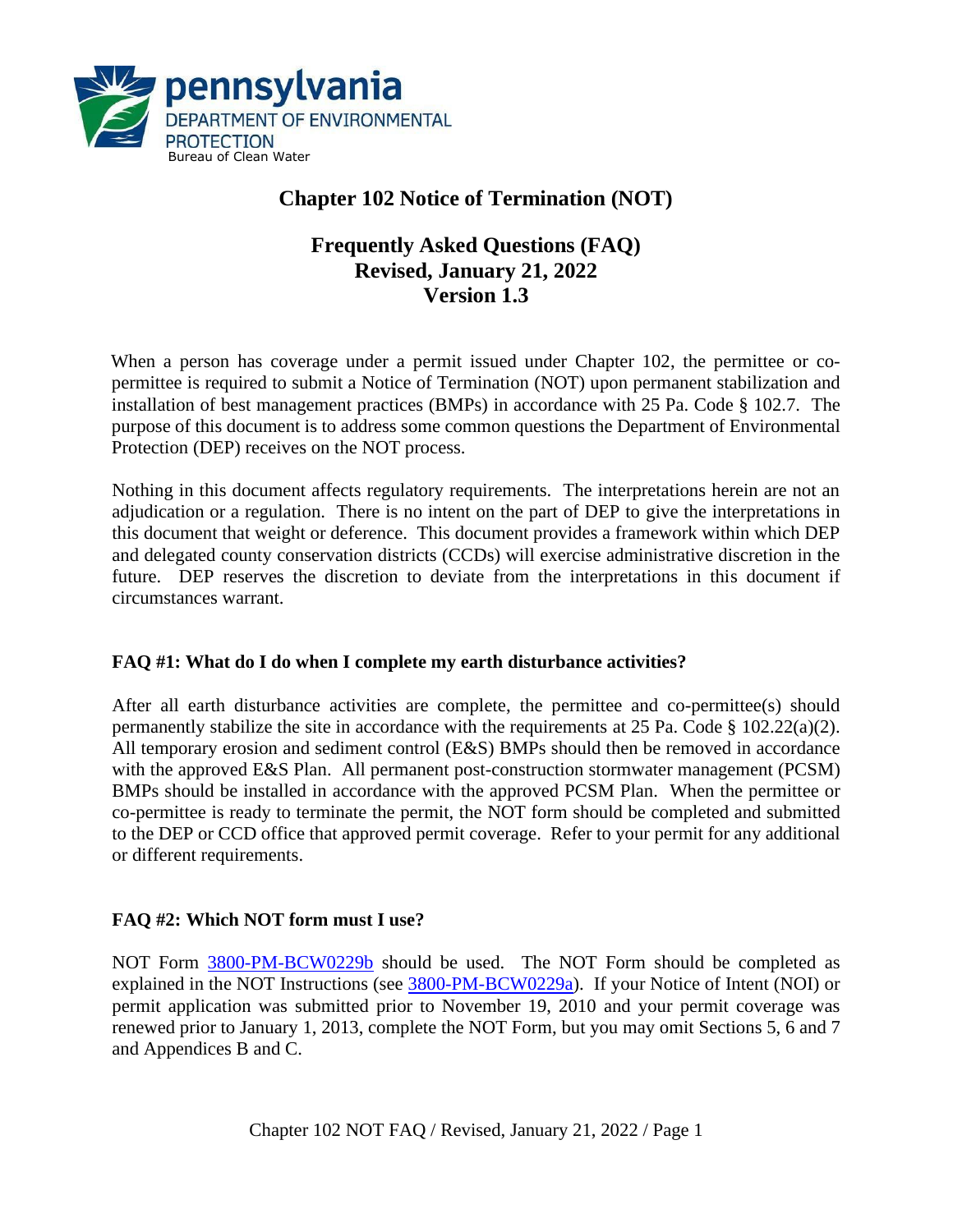# **FAQ #3: What happens after I submit my NOT form?**

DEP/CCD will review the NOT form to ensure it is complete and properly signed and all required information is provided. If the NOT is incomplete, the permittee/co-permittee will be notified and given the reasons why the NOT is incomplete. If the NOT is complete, DEP/CCD will conduct a site inspection of the project site. The permittee/co-permittee will be notified of the results of this site inspection.

# **FAQ #4: What if the earth disturbance ends but I can't get vegetative stabilization at that time of year?**

The disturbed area should be permanently stabilized in accordance with 25 Pa. Code  $\S 102.22(a)(2)$ before the submission of the NOT. If you are using vegetative cover it must be established at a minimum uniform 70% perennial vegetative cover. You should not submit the NOT form before this standard is met. Therefore, if you just seeded and mulched the site you should not submit the NOT until permanent vegetative cover is established. If your permit will expire before vegetative cover is established, contact DEP/CCD.

#### **FAQ #5: My project is utilizing a riparian forest buffer that must be established. Must I wait until the canopy cover has reached 60% before I submit the NOT?**

No. The permittee does not have to wait until the proposed riparian forest buffer has reached 60% uniform canopy cover before the NOT is submitted. The permittee can submit the NOT after the riparian forest buffer plantings have been completed. In this instance, the permittee must provide proof that they have met relevant regulatory and permit requirements to ensure that the proper mechanism is in place such that the responsible party is obligated to ensure that the riparian forest buffer will reach 60% uniform canopy cover.

# **FAQ #6: What if the licensed professional cannot or will not certify the installation of PCSM BMPs and/or the record drawings?**

The NOT cannot be approved without the certification of a licensed professional. With underground storage or treatment stormwater BMPs, it may be necessary to excavate and verify proper installation before the NOT can be approved. To avoid this added expense and delay, always ensure a licensed professional or their designee is on-site and responsible during the installation of critical stages of the PCSM BMPs.

# **FAQ #7: If my permit already expired can I still submit an NOT form?**

Yes. The permittee and any co-permittee(s) remain jointly and severally responsible for proper stormwater management from the project site until the NOT has been approved.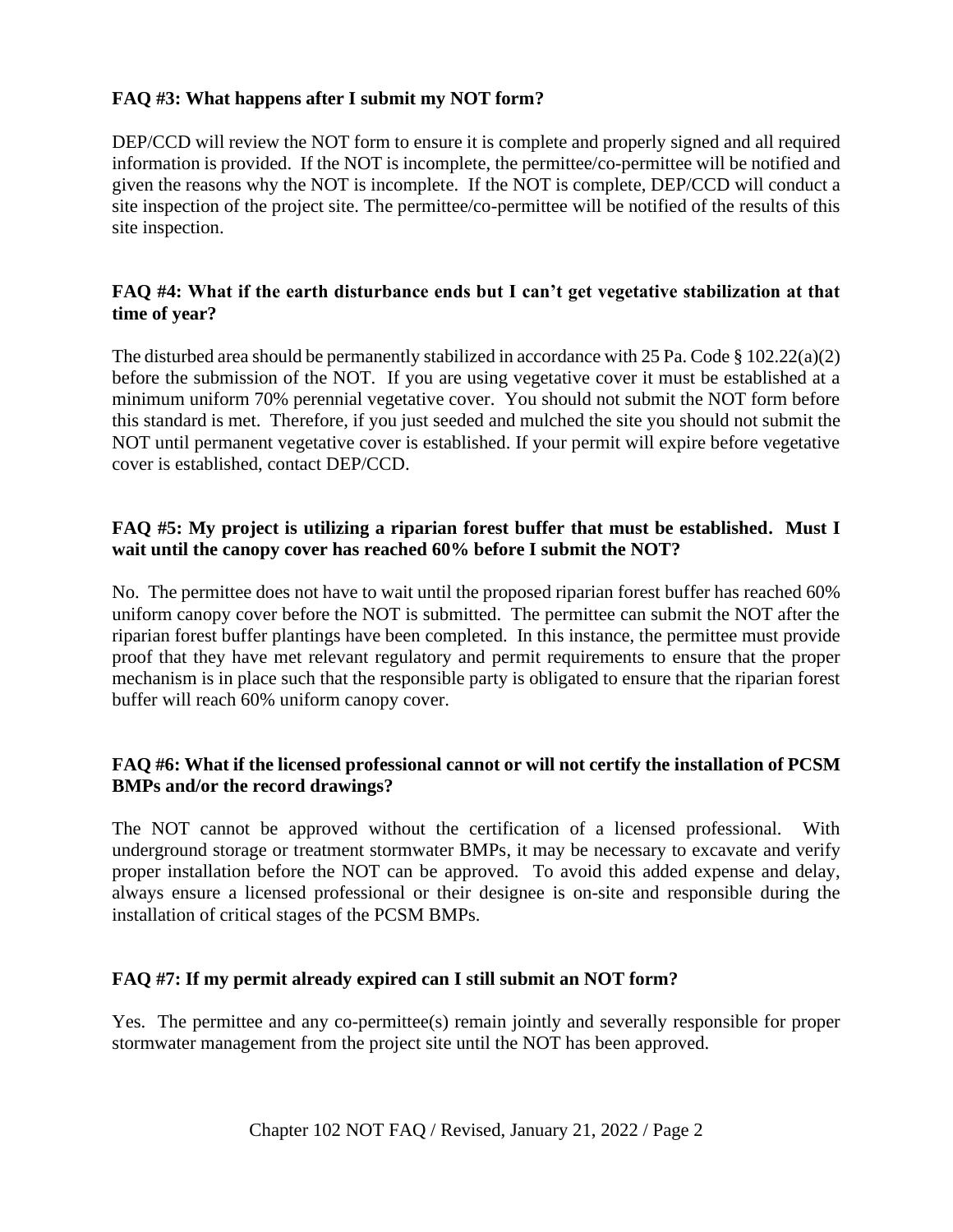#### **FAQ #8: Am I required to revise the recorded instrument to include the record drawings and long-term operation and maintenance plan?**

No. However, DEP highly recommends recording the record drawings to provide this information to future landowners and to ensure proper long-term operation and maintenance of PCSM BMPs.

The record drawings identify the as-built conditions of the site, including the final location(s) of the installed PCSM BMP(s). The recorded instrument should at a minimum reference the record drawings, which will be on file with DEP/CCD after submission of the NOT.

# **FAQ #9: What if the permittee never submits the NOT?**

Submission of the NOT after the project is complete is a regulatory requirement and a permit condition. Failure to submit the NOT is a violation of the regulations and permit and could lead to an enforcement action and/or ineligibility for future permit coverage pursuant to Pennsylvania's Clean Streams Law.

# **FAQ #10: After my permit is terminated do I need to do anything?**

Always consult your permit for specific requirements, but generally the permittee and copermittee(s) must retain records of all monitoring information, including all copies of monitoring and inspection reports required by the permit, all monitoring information (including site logbook and calibration and maintenance records) and records of data used to complete the NOI/application for the permit for a period of 3 years from the date of termination of the coverage. This period of retention could be extended during any unresolved compliance, enforcement, or litigation, or when requested by DEP/CCD. The Responsible Party(ies) listed in Appendix C of the NOT form are responsible for the long-term operation and maintenance (O&M) of the PCSM BMPs. If a permittee or co-permittee fails to transfer long-term O&M of the PCSM BMPs, the permittee or co-permittee remain jointly and severally responsible with the landowner for long-term O&M of the PCSM BMPs.

# **FAQ #11: I am having trouble with landowner and third-party issues, which is preventing me from attaining permanent stabilization. What must I do in order for the NOT to be approved?**

Any issues with earth disturbance caused by landowners and third parties that may later hinder the NOT approval process should be documented in the permittee's visual site inspection reports, as they occur. Any additional reasonable efforts to resolve the problem with the responsible party should also be documented by the permittee. DEP/CCD will review any documentation made available while making a determination about an NOT that has ongoing landowner or third-party issues. Examples of reasonable efforts that may be considered include, but are not limited to:

• Formal contact with the landowner explaining the permanent stabilization/restoration requirements.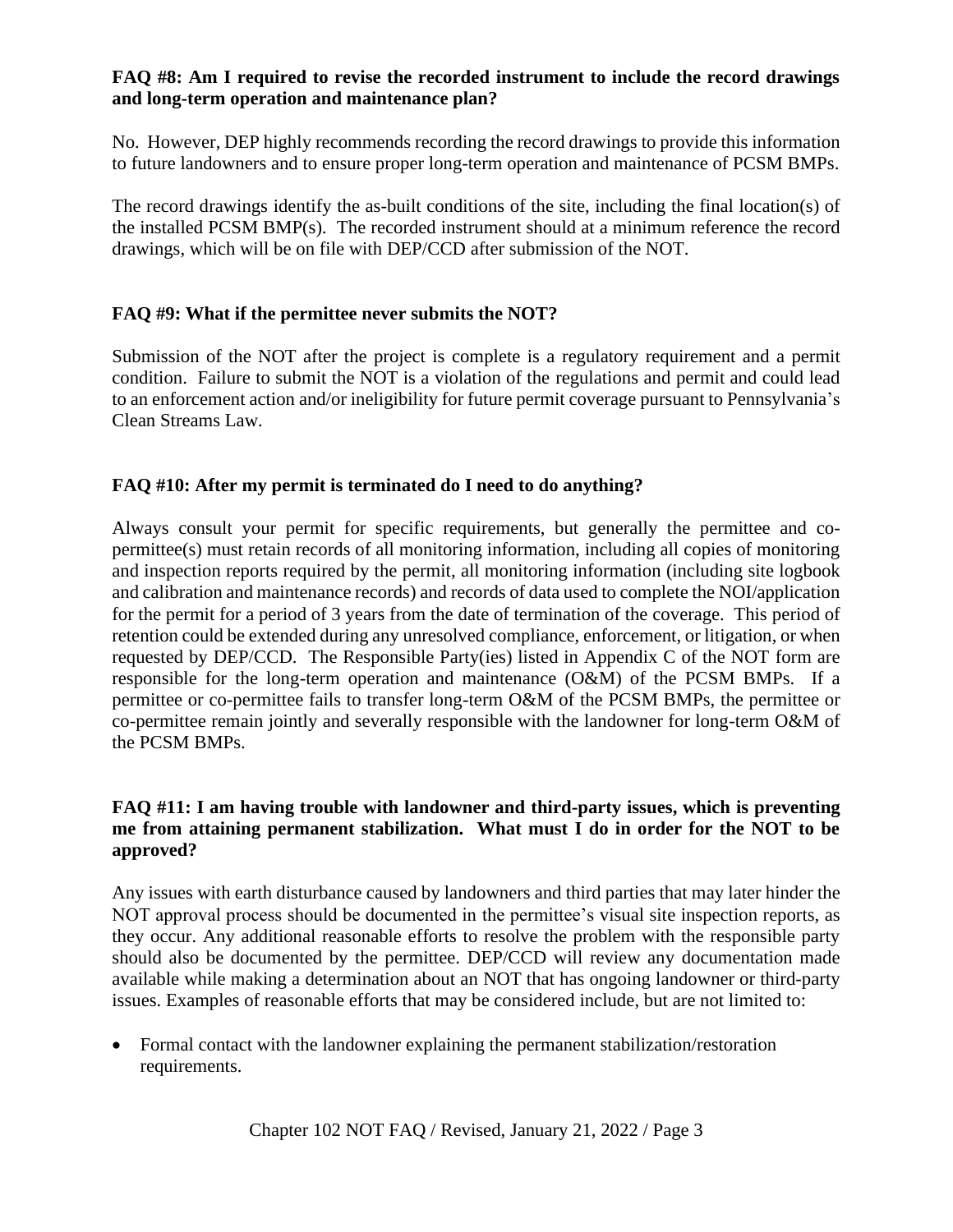- Educational materials provided to the landowner and/or third parties addressing land use issues while a project area is still considered in the active construction phase.
- Continued restoration efforts made by the permittee.
- Reasonable measures that were made to restrict access to the project area, such as signage, barriers, and removal of unnecessary access points.
- Current uses for the area in question that already existed prior to commencement of earth disturbance activities at the permitted project area.
- Proof that disturbed area of the project site is zoned for agricultural use and the landowner has updated their Conservation Plan or agricultural E&S Plan to show that the disturbed areas will be used for agricultural purposes.

It is the responsibility of the permittee and co-permittee to ensure all regulatory requirements and permit terms and conditions will be met. Permittees are strongly encouraged to plan ahead for potential issues with future landowners and third parties, and to take steps early and throughout the permit process to ensure that the permittee has a legally enforceable means to meet their regulatory and permit requirements.

# **FAQ #12: What corrective actions can or should be taken by a permittee who had failed to record an instrument or provide landowner notice prior to selling lots containing PCSM BMPs, where the property owners now refuse to record an instrument?**

Without a recorded instrument as set forth in 25 Pa. Code § 102.8(m)(2), the permittee will not be able to satisfy the NOT requirements in 25 Pa. Code § 102.7. In order to be able to meet the regulatory requirements, the permittee may consider the following potential solutions:

- Amend the PCSM Plan to locate adequate BMPs on another parcel for which they can file an instrument; or
- Work with the property owner(s) to agree to the filing.

It is the responsibility of the permittee to ensure that all regulatory requirements and permit terms and conditions are met. Permittees are strongly encouraged to plan ahead for potential issues with future landowners and third parties, and to take steps early and throughout the permit process to ensure that the permittee has a legally enforceable means to meet their regulatory and permit requirements.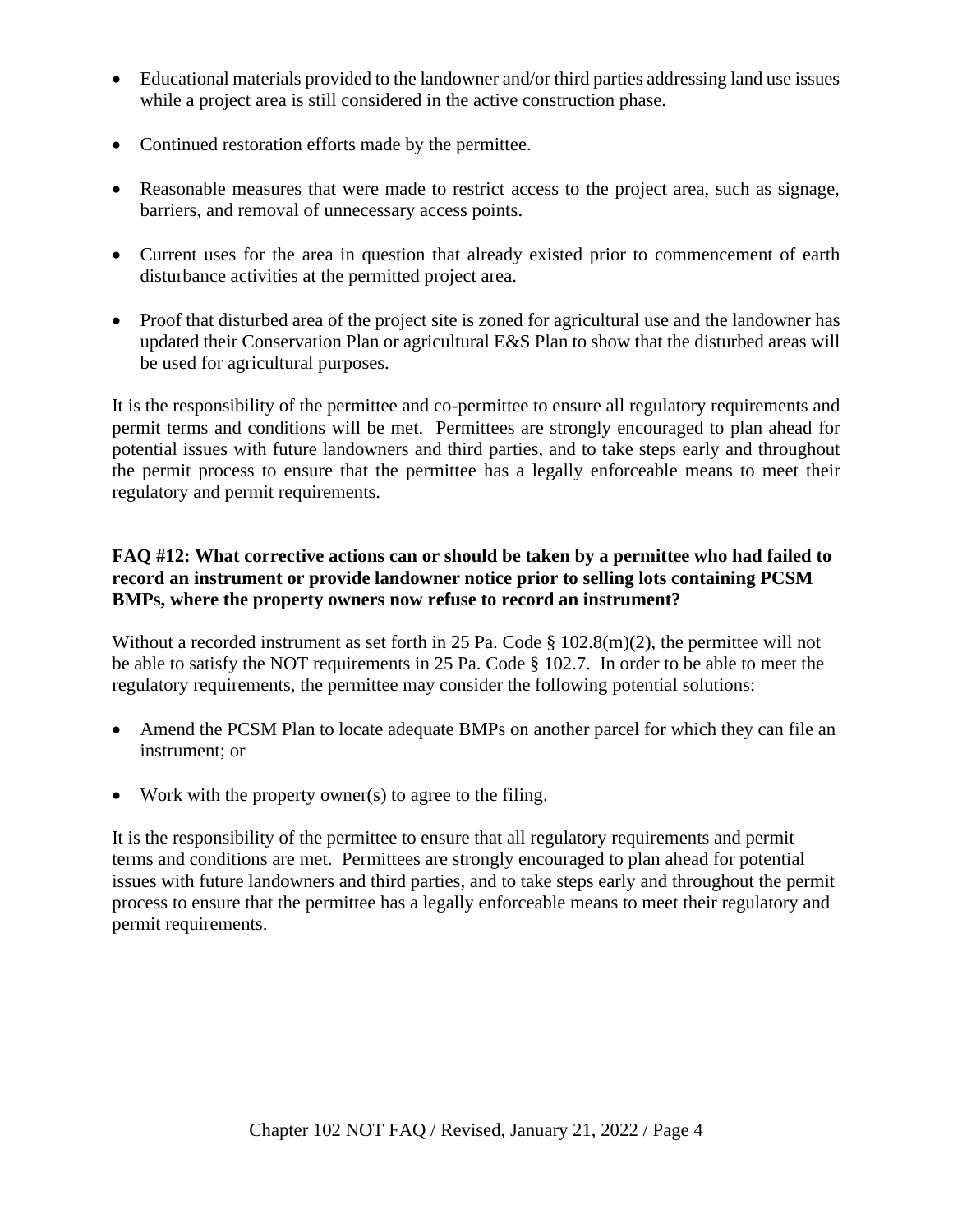#### **FAQ #13: I am filing an NOT for a project that has been partially terminated previously. How should I fill out the NOT paperwork and which BMPs need to be documented with it?**

If the permitted work is now completely finished, the NOT should reflect a full permit termination. It is always useful to include all of the PCSM BMPs for the life of the project in the final NOT to get an accurate picture of the entire project. In most cases, only those BMPs that were not previously identified in a partial termination NOT would need to be inspected as part of the full termination NOT. Per the NOT instructions, the partial termination and remaining permitted area should:

- Be at least five (5) acres (each);
- Not be hydrologically connected; and
- Not share any BMPs.

If these instructions were followed and remain true, and the applicant submitted a permit amendment application to change the permit to cover only the remaining work along with the submission of the partial termination NOT, then the permittee likely would not be required to submit the BMPs covered by the previous partial NOT with the final NOT.

# **FAQ #14: I am filing an NOT for full permit termination on a site where none of the planned activities were conducted. What parts of the NOT paperwork must be included with this application?**

For full terminations where no planned activities were conducted, complete Sections 1 through 4 of the NOT form and Section 4 of the Completeness Review and Fieldwork Checklist. In lieu of the Section 8 certification, submit a signed cover letter and indicate in the letter that no earth disturbance activities took place and no temporary E&S BMPs were installed. Since this cover letter replaces the Section 8 certification, it should still be completed by the permittee listed in Section 4 since they are the one ultimately responsible for the site until full permit termination is obtained.

#### **FAQ #15: I have a deed restriction on my property because soils were amended during construction as a BMP. My municipality says that I cannot construct anything in the area of amended soils because of this restriction. What are my options, if any, to construct something on this land?**

Landowners should carefully review their deed and any documents filed with the Recorder of Deeds office for their parcel. Consulting an attorney is recommended. The options for dealing with any restrictions or covenants are dependent on the language of the recorded instrument and any local ordinances. DEP's regulations at 25 Pa. Code § 102.8(m)(2) state that the recorded instrument must provide notice that the responsibility for long-term operation and maintenance is a covenant that runs with the land is binding upon and enforceable by subsequent grantees. However, DEP does not dictate the language of those instruments.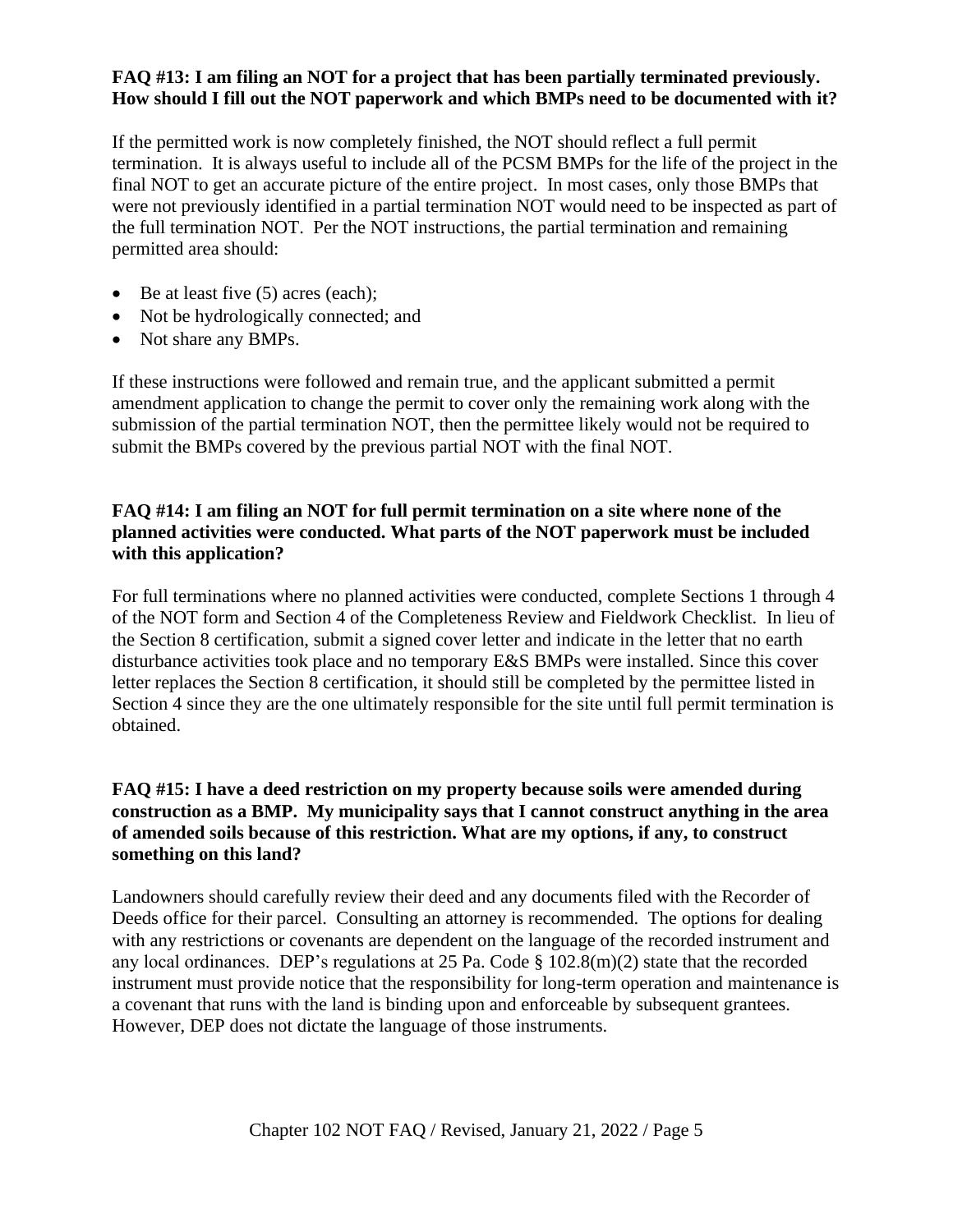DEP does provide a sample covenant that permittees may use, which states that, "Upon any reduction, loss, or failure of any PCSM BMP, the Grantor shall take immediate action to restore, repair, or replace the BMP or provide an alternative method of treatment. If a modification to the installed PCSM BMPs is proposed for any reason, this Instrument shall not be amended, terminated or in any way modified by the Grantor without the express prior written approval of the Commonwealth of Pennsylvania Department of Environmental Protection."

To obtain this written approval from DEP, the landowner would have to provide a suitable replacement for the functionality lost in the BMP(s) that they are proposing to remove. Local municipal approvals may still be required.

Ultimately the landowner will need to plan for the replacement BMP(s) and seek DEP's approval. If a CCD is delegated by DEP to complete technical reviews of PCSM Plans, the CCD may complete the review and provide approval on behalf of DEP, at their discretion.

**FAQ #16: I am a consultant for a developer that subdivided land, completed roads, utilities, and grading, installed PCSM BMPs and then sold the lots. NPDES permit coverage was obtained to authorize earth disturbance over the entire common plan of development or sale. Those PCSM BMPs were recorded with the county recorder of deeds within 45 days of permit issuance, and constructed according to approved plans. Each lot contains a rain garden, with separate rate control basins on dedicated lots. Lot owners have their own builders. A number of lot owners wish to relocate their rain gardens. What is the developer's responsibility for recording changes on lots the developer no longer owns?**

The developer may request that the lot owner pursuing a change to PCSM BMPs separately record an instrument to memorialize the change voluntarily, but ultimately it is the developer's responsibility as the permittee to do so. Any change to the type, size, or location of PCSM BMPs should be memorialized in record drawings submitted to DEP/CCD as part of the NOT and should be part of a final, amended recording for full or partial site NOTs. DEP recommends that sales agreements between developers and new lot owners reflect this requirement. In addition, changes to PCSM BMPs may require DEP/CCD approval through a permit amendment (see [FAQ for Chapter 102 Permit Amendments\)](https://files.dep.state.pa.us/Water/BPNPSM/StormwaterManagement/ConstructionStormwater/Chapter_102_Permit_Amendments_FAQ.pdf) or, if the permit has already been terminated, through separate action (see FAQ #15 above).